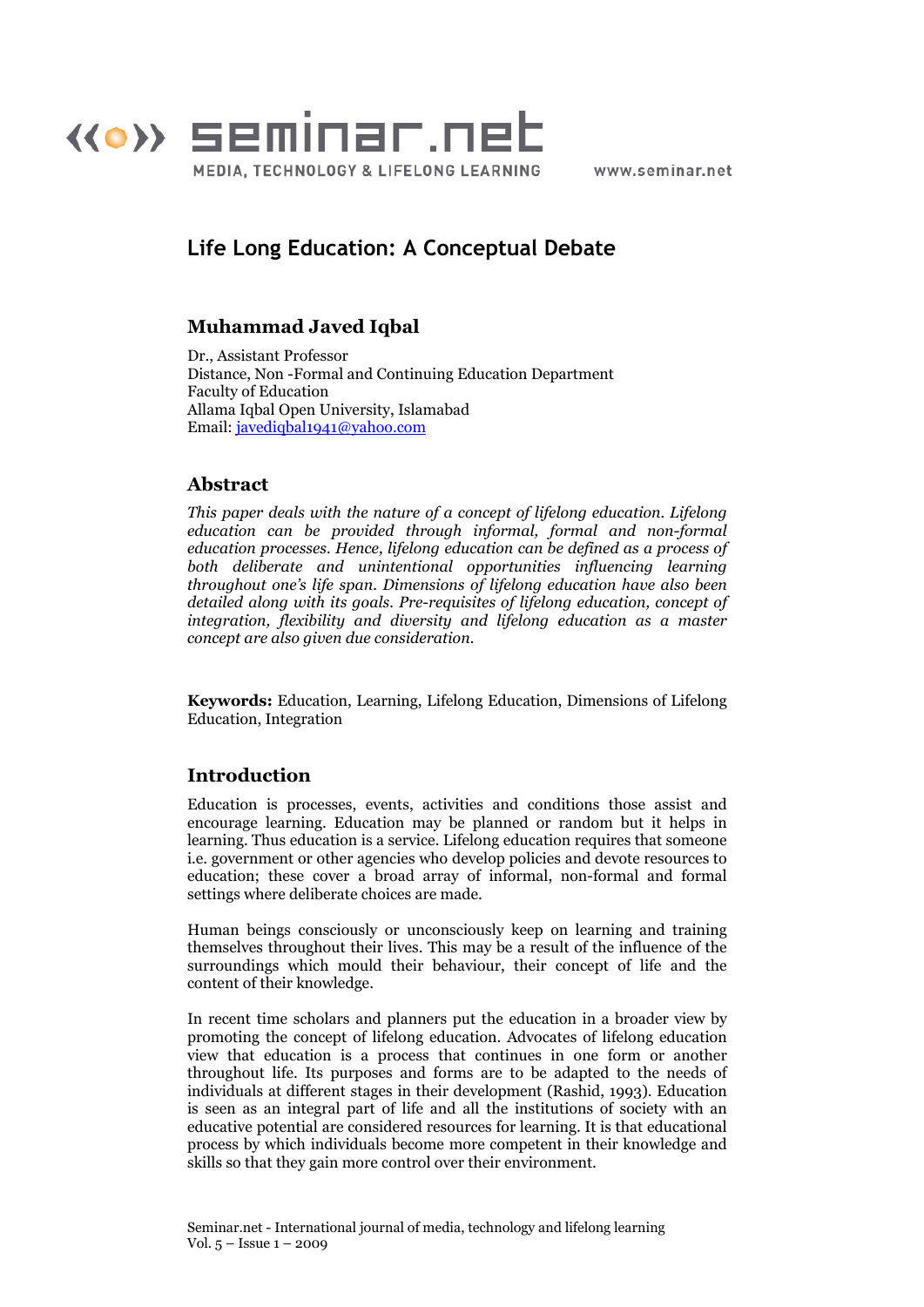Lifelong education is a blend of pedagogy and andragogy. It can be provided through various modes like distance learning, e-learning, continuing education or correspondence courses. The concept of lifelong education has been under the process of continuous change because of increased duration of formal education and insufficiency of skills attained in schooling for future career and success. Lifelong education was initially emerged as a blend of informal, formal and non-formal education with the aim of improvement in quality of life but now the concept covers all times and all places, starting from birth and ending at death.

Lifelong learning formally came into existence in 1970 after the advocacy of Council of Europe for Permanent Education, recurrent education from Organization for Economic Cooperation and Development (OECD) and UNESCO Report of "Learning to Be". In the Faure Report of "Learning to Be" the term lifelong education was used instead of lifelong learning. It was in the 1990s when idea of lifelong learning again gained momentum and became global in its nature. It is a concept that claims it is never too late for learning. It is an attitude of openness to new ideas, decisions, skills and behaviours. One is provided with learning opportunities at all ages, all levels in various contexts.

### Statement of the Problem

The study aimed at explaining and analyzing the concept of lifelong education.

## **Objectives**

The objectives of the study were:

- 1. To discuss the broader perspective of education.
- 2. To conduct the desk review of the concept of lifelong education.
- 3. To elaborate the pre-requisites for lifelong education.

## Methodology

The concept of lifelong education has implications for development of educational programmes, implementation and its evaluation. The study was descriptive in nature. Library documents were used as tools for collection of data. After going through these documents, a detailed presentation according to objectives has been being made.

### Presentation

The ideas about lifelong education may sound like little more than enlightened common sense. First the concept of lifelong education contradicts the conventional wisdom where education is limited only to schools and colleges where children and young people are prepared for adulthood. A second profound implication is that the formal educational system must be reorganized so that it can be flexible enough to accommodate individual options and to prepare young people to continue their education as selfdirected and competent adult learners.

The word life according to Galbraith (1992, p.3) "Conjures up definitions that range from political, religious, sociological, historical, anthropological and psychological perspectives". Understanding life involves determining how society measures it and views it in relationship to these various perspectives. Life is composed of the growth and development of human being that takes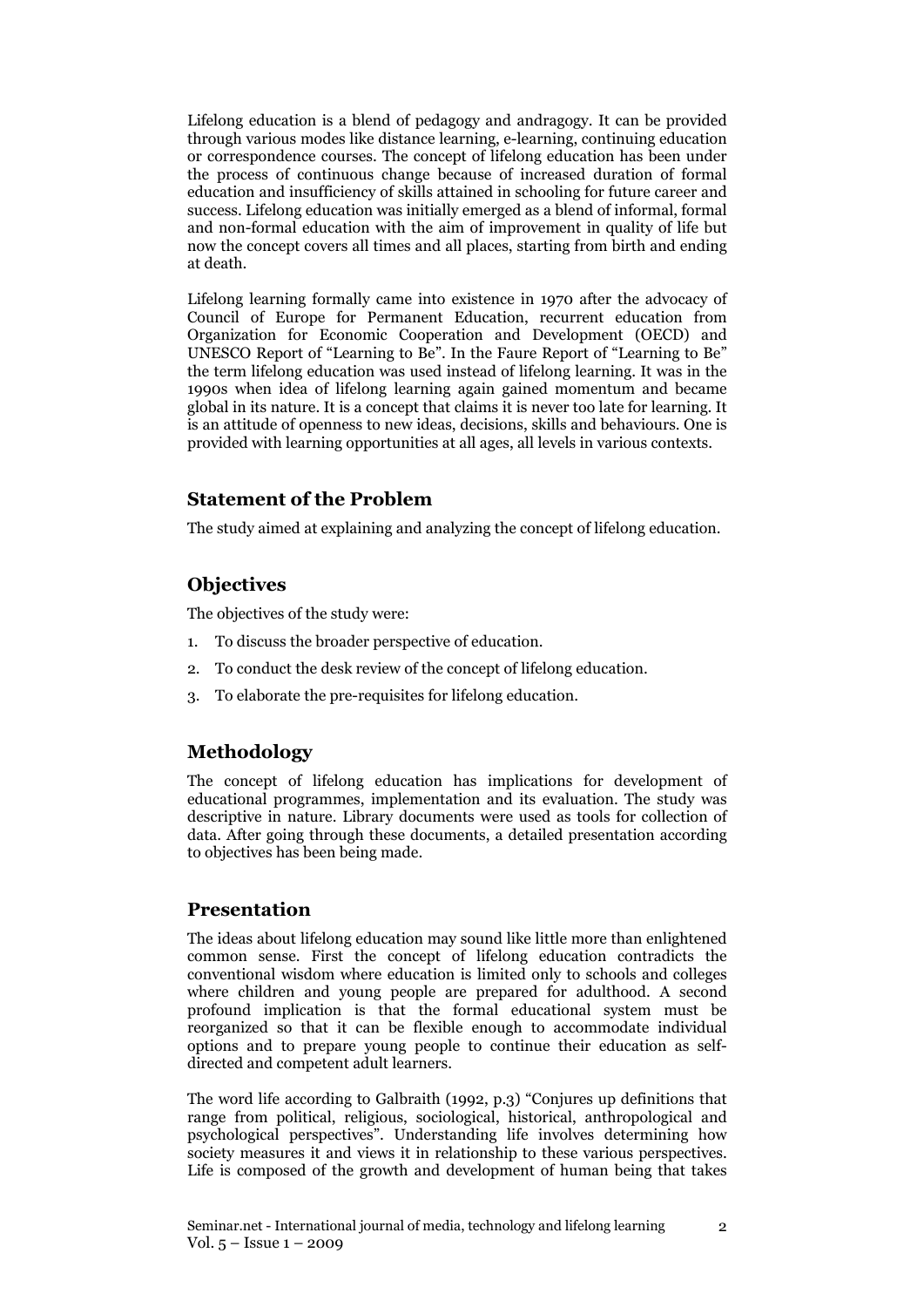places from birth to death" so lifelong refers to life time span. Lifelong education and lifelong learning are being used synonymously to mean and promote successful life.

Dave (1973, pp.14-25) has identified twenty characteristics of the concept of lifelong education in his book entitled "Lifelong Education and School Curriculum". Some of these include: the three basic terms upon which the concept is based are "life", "life-long" and "education"; education does not terminate at the end of formal schooling but is a lifelong process; lifelong education is not limited to adult education but it covers all stages of education; lifelong education includes both formal and non-formal patterns of education, planned as well as incidental learning; lifelong education seeks continuity and articulation along with vertical and longitudinal dimension along with integration at its horizontal and vertical dimensions at every stage in life with the universal flexible character to improve the quality of life.

The concept of lifelong education was narrow and limited in its infancy but recent works has broadened it to a multifaceted and broader one. Education is now seen both intrinsic and extrinsic. From this, expansion of cognition repertoire, increase in one's skills and competencies continue throughout the life. In this regard, OECD Ministers argued lifelong learning might aim at better democracy, inclusive society and more rewarding life which has made the concept of lifelong not only interdisciplinary but at the same time, existence of lack of clarity and shared understanding of the concept is also there.

The Faure Report (1972) saw education not as means of promoting vocational competence and economic growth only but also as a means to expand individual freedom and enabling people to live fulfilled lives in a variety of roles. This Faure Report provided basis for the Delors Report of 1997: four pillars of education: learning to know, learning to do, learning to live together and learning to be changed (UTE, 2003). Delors championed "learning throughout life" as heart beat of the society.

In the European definition of lifelong education each action is connected with lifelong education aiming at improvement of one's knowledge, skills and competencies with personal, civic and social perspectives (including employment aptitude). This definition includes all activities starting from early childhood to death: much more than basic skills i.e. acquisition of formal qualifications updating these to have renovation, advanced knowledge, activation of civil conscience, expansion of employment opportunities and social integration. To achieve this goal, formal, informal and independent training is suggested just to have knowledge based society. In general EU definition rests upon two groups of competencies (1) professional knowledge, skills and abilities (2) conveyable and adaptable skills.

In October 2000 EU agreed on the memorandum on lifelong education which led to initiate the coordinated strategies and practical steps for the creation of opportunities for everyone and by 2010, achievement of an average level of participation in lifelong education at least 12.5% of the population aged 25-64 years. Emphasis in this memorandum is on learning from pre-school to post retirement with the objectives of active citizenship, personal fulfillment and social inclusion as well as employment and related aspects (EU, 2001).

With the continuous expansion in knowledge and skills, the demand of learners remains in transition as of old fashioned education cannot cope with the change. Demand is on the updating of skills, knowledge throughout working lives. Another contributing factor is increasing mobility at international level, so traditional and open universities are offering such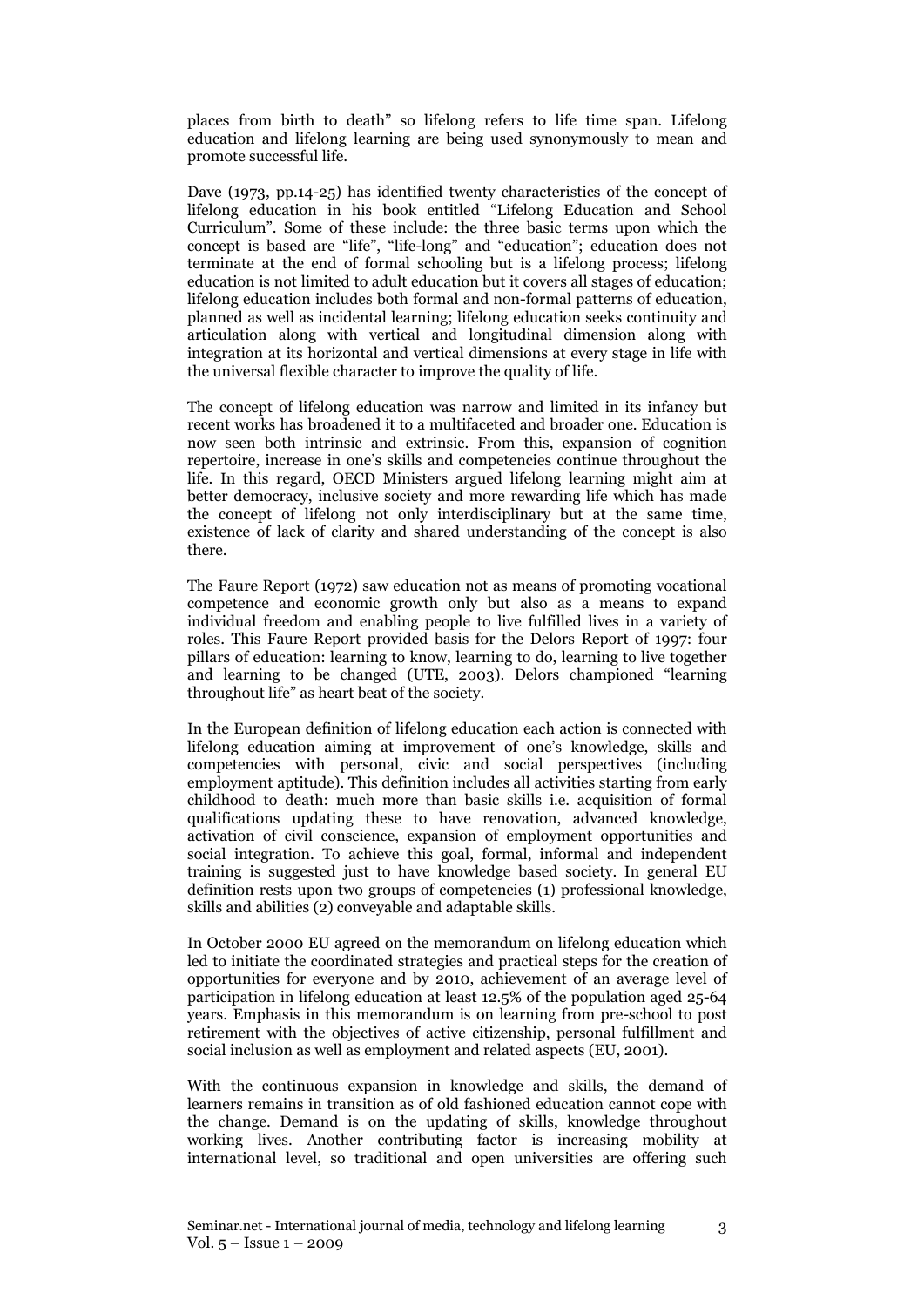courses which help to reach out other parts of world: ICT has a profound effect at lifelong education (McIntosh, 2005).

Lifelong education according to Zaki (1975, p.59) differs from ordinary institutionalized education as this is more flexible and extends the opportunities of education by means of reading, study and instruction. This flexibility is in terms of "Freedom of persuasion of courses of interest to themselves". Learning may take place in homes or at study centers. Generally learning is a modular system of packages. Lifelong education is reminiscent of saying of Holy Prophet (PBUH) seek knowledge from cradle to grave.

#### Learning and Lifelong Education

Many authors around the world use learning and education interchangeably. Dave (1976, pp. 35-36) states that lifelong education seeks to view education in its totality. "… it is a process of accomplishing personal, social and professional development throughout the life span". Therefore it is to be incorporated in every dimension of society. Wain (1987) supports this view by commenting "it is deeply rooted in the social circumstances which determine the motives of human action". This can be a source of confusion. The notion of lifelong learning has little theoretical juice. Some advocates of lifelong learning specifically reject the use of 'learning' to label a psychological construct and use it as to describe behaviour that is very much like education. These can be seen as under:

#### Dimensions of Lifelong Education

The world known Faure Report made 21 major recommendations that pertained to four concepts – vertical integration, horizontal integration, democratization and the notion of the learning society.

Griffin (1998) outlines the dimensions of lifelong education as given in Figure 1:



Figure-1: Dimensions of Lifelong Education.

The lifelong learning and learning society reflects welfare policy model. It is public domain where government is responsible to bring positive changes into the conditions of social democratic society.

Educational systems assign an undue emphasis to the education of young people in formal settings (quadrant III). In a learning society, there would be a more equal distribution of resources and emphasis on each quadrant. Hence, there would be as much emphasis on education of young people in non-formal

Seminar.net - International journal of media, technology and lifelong learning Vol. 5 – Issue 1 – 2009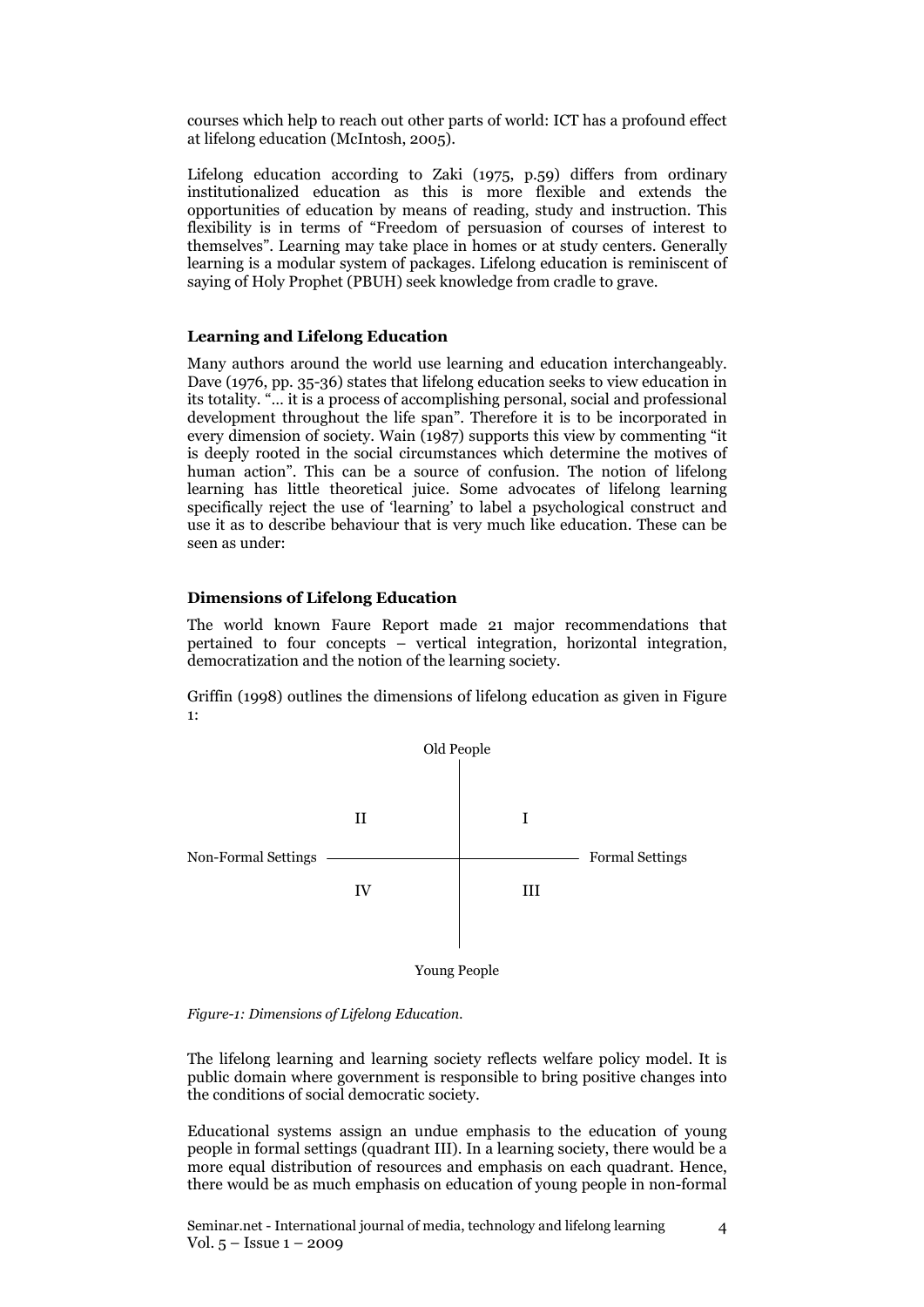(Quadrant IV) as in formal settings (Quadrant III). There would be a emphasis on the education of older people (adults) in formal (Quadrant I) as well and non-formal settings (Quadrant II) as well. Each quadrant is of an equal size. This is because in a learning society there is the consideration for lifelong education.

#### Vertical Integration

The vertical dimension refers to the life-span aspect of lifelong education – the idea that education should occur throughout one's life. There are profound psychosocial and structural barriers that affect the ability of people to opt in and out of education throughout their lives. In a vertically integrated system, structural barriers can be removed by adopting appropriate legislation. But equal opportunity does not automatically provide for equal participation. For this reason, it is natural to think that only facilitating access will overcome the historic tendency for formal education to produce unequal power relations.

#### Horizontal Integration

Horizontal integration (or interaction) refers to the need to foster education in non-formal as well as formal settings. The advocates of lifelong education believed that it is intolerable to have a situation where education secured in formal settings results in better status than those that gained in non-formal, let alone informal settings where one secures few credentials and no status. If someone needs to learn how to run his computer or get along better with ones kids or spouse it does not matter if these things are learnt in school or in nonformal (out-of-school) or informal settings?

At present usually formal and non-formal settings are like two parallel railway lines. Formal settings have little to do with the non-formal. Hence, school teachers know little about educating children at their Scout or Guide group, at the summer camp, at or in other non-formal educational settings. There are many non-formal educational settings (such as in prisons) where the processes are as rigid as those found in formal settings like in universities.

Formal settings are those age-graded credential-awarding schools, colleges, universities and similar settings, usually under the control of the ministry of education. Non-formal are out-of-school educational settings such as community centers, mosques, prisons, workplaces, etc. The instructional processes employed in non-formal settings may be quite formal. Finally, people also learn in informal settings through exposure to media, through conversations, casual and incidental encounters in community settings, tradeshows or public awareness campaigns or interaction with individuals and the environment.

Cropley and Dave (1978) have classified integration into vertical and horizontal. Galbraith (1992a) suggests a third category: learning to learn, as an important dimension of lifelong education. The pre-requisite for any educated community or society is that its people acquire the skill to learn how to learn". This dimension suggests that the educated person learns how to adapt and change.

Economic and social changes in Europe have given rise to a new approach towards the problem of qualification, education and social change which focuses on improvement of labour force competitiveness and national economy competitives by means of increased level of adaptation of people to the economic and social changes, encouragement of equality and participation in all forms of development.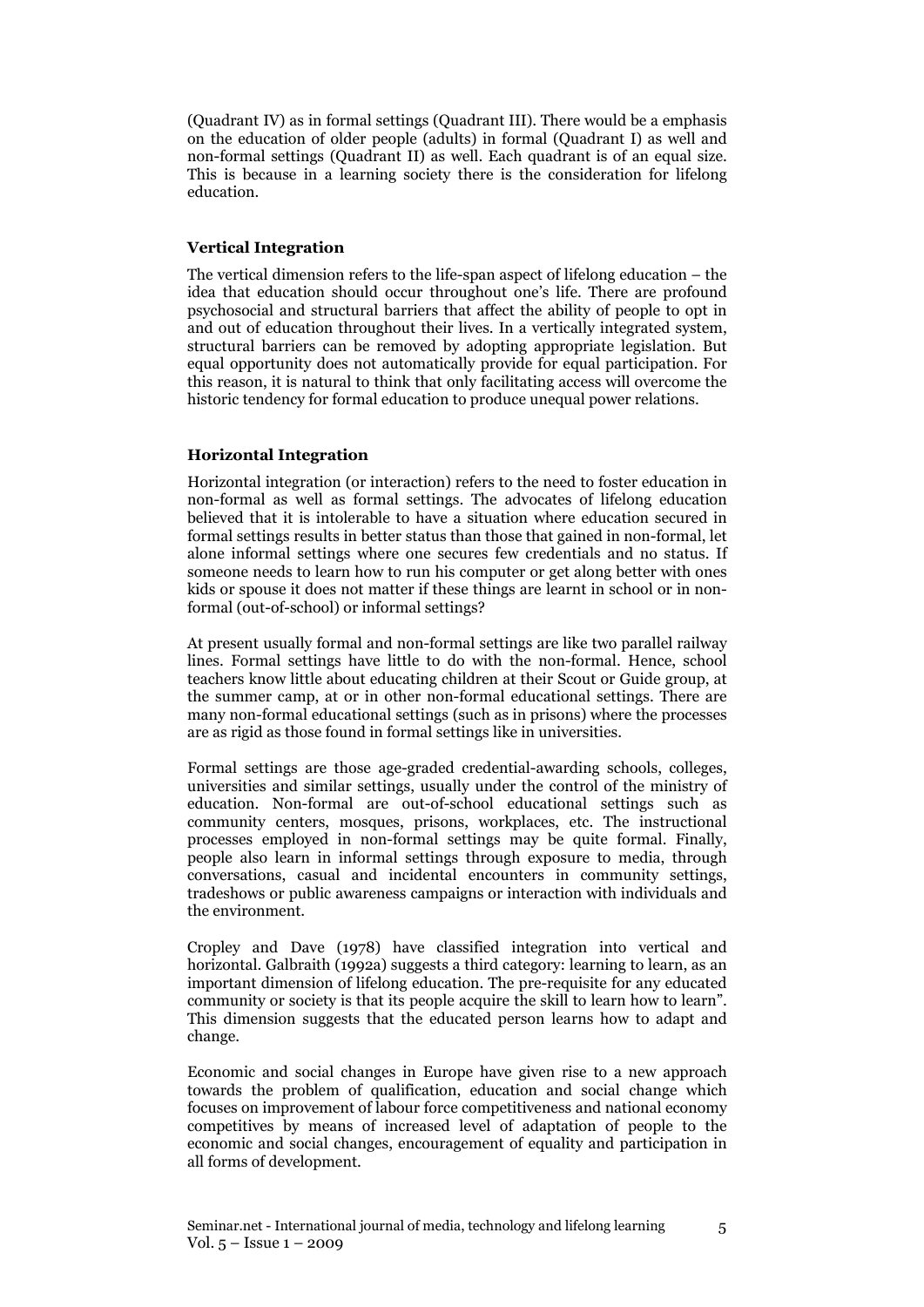#### Goals of Lifelong Education

An understanding of the goals of lifelong education is important. These are based on the ideas of "Learning to Be" and the "learning society". The "Learning to Be" incorporates the goals of learning to think, of becoming a productive citizen, of learning to act and react as a full member of society, but it comprises something greater and deeper than these. For "Learning to Be" involves a process of self-discovery and the achievement of an awareness of our capabilities - as well as own shortcomings.

Because life involves continuous processes of learning, adapting and discovering ignorance, so the process of "Learning to Be" is also a dynamic process. One should know more about oneself and one's world. The learning society in which learners participate is also a continuous dynamic. It does not have a finite bank of knowledge to pass on, it is a society whose stock of knowledge is continuously expanding, being evaluated and updated where the process of learning is as important as its product. An essential attribute, therefore, of an individual in a learning society is the quality of educability, which means to learn and to go on learning. The idea that individuals can go on learning, may choose their own paths to learning. They continually seek to gain more enlightenment and must do all this within a "learning society".

#### Pre-requisites for lifelong Education

These may be defined as opportunities, motivation and educability - a degree of effort being essential to both motivation and educability.

Opportunity will be differently interpreted and differently available. Its interpretation will depend on philosophies of life, which may vary greatly between societies. But it must remain an aim for every society to achieve as much democratization as possible; to offer increasingly greater opportunities for members to go on learning and to help ensure that such opportunities are shared more equally than they have been in the past. But human and economic resources within countries can determine the extent to which opportunities are available.

Societies can hardly do more than offer opportunities of lifelong education to those prepared to take them. It is certain that in many cases the effort required to take advantage of such opportunities in a developing country is far greater than it would be in a technologically developed society. The question of motivation is thus very critical, and motivation is likely to vary quite drastically between those who want to find "room at the top" and who are supported by their families and communities in this resolve, and those whose cultural patterns do not particularly favour self-improvement. A real danger therefore exists that a combination of the factors of opportunity and motivation may lead to widening rather than narrowing gaps in the society. Those who have opportunities may be also those who are motivated to seek more. Therefore need is to ask ourselves how the poorly motivated can be helped and how new patterns of education can be devised to avoid the widening of such gaps in the society. In this respect, the motivation of the "haves" in a society to improve the conditions of the "have notes" becomes important.

Issues arising from opportunity and motivation according to Hawes, (1975) are linked with aspects of educability. Clearly the idea of educability, embracing as it does the receptiveness, the open-mindedness and the health of mind and body to accept new ideas as well as a complex of skills and attitudes which are further than mere numeracy and literacy. But the latter remains of considerable importance since literacy provides a key to flexible learning and the ability to profit from self-instruction. There is a possibility that those who possess certain skills will be able to adapt and progress far quicker than others.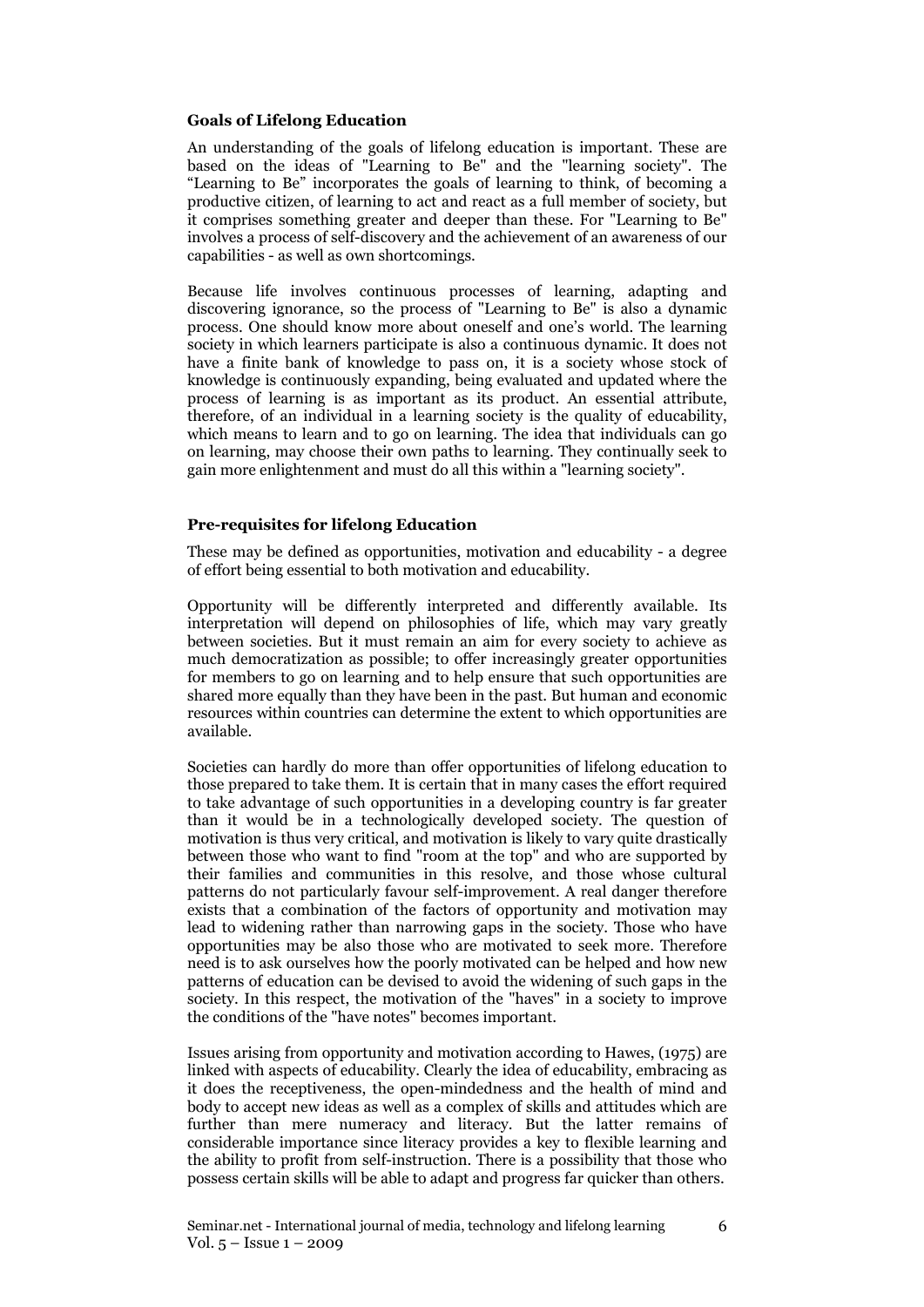#### Integrations as dimension of lifelong education

Lifelong education implies two types of integration. It implies horizontal integration, that is a bringing together of all the types of education being provided within the society, in school and out of it so that they can support each other; and it also implies vertical integration, that is the articulation of various types of education made available to individuals throughout their lifetime. There is a need to integrate these aims so that all educational efforts are made complementary: and also integration' of means to maximize resources and to avoid costly and overlapping of efforts.

The task of achieving satisfactory horizontal and vertical integration is difficult but not impossible. In this respect the isolation of school from what goes on around it, from what has happened before and what will take place afterwards is particularly regrettable. Indeed the length of time that a child spends in formal school can cut him off from his community. In the light of this concept of integration, current attempts to delimit areas of formal, non-formal and informal education would seem inappropriate. Education can be viewed as a blend of opportunities from the most formal to the least formal depending on a number of variables such as how far it is planned, who provides it, where it is provided and the kind of reward system it offers.

The task of achieving integration involves both promoting a dialogue between all those agencies involved in setting goals and providing educational opportunities, and devising policy machinery to transform the results of such dialogues into action.

But the possibility of achieving integration rests on the willingness of human' beings to accept it. Educational efforts' fruits, if more sharing of information and a greater degree of mutual understanding, are there. Lack of such understanding, distrust, or unwillingness to give up a little authority on the part of a few can effectively inhibit change.

It is equally important that the users of educational services should themselves be consulted especially. Integration of different forms of education cannot be achieved without bringing changes in the nature and structure of the institutions, which provide it.

#### Flexibility and Diversity

Another aspect of lifelong education is that of flexibility in the content of what is to be learned, what tools are used in the process of teaching and learning and how much the time is taken. Because, if the center of the process is individual and the individual's relationship to the "learning society", logically there may be many paths to learning which may be recognized as suitable and appropriate not because they have always been used or because everyone uses them but rather in respect of how far they lead the individual effectively to where he wants to go.

But these alternative paths also have obstacles; different values accord different contents and styles of learning e.g. inflexibility of administrative processes, the rigidity and centralization of the examination system.

Flexibility can be achieved through the use of new media, the loosening up of examination regulations, the provision of alternative structures of school and teacher preparation, and the replacement of rigid programmes e.g. Ivory Coast where television was used for children and adults. The provision of unstressed schools in Saudi Arabia, shorter alternatives to primary school courses for older/children in Iraq or alternative programmes of basic education in Brazil, the examination reform in Tanzania, Nai Roshni School of Pakistan. These all